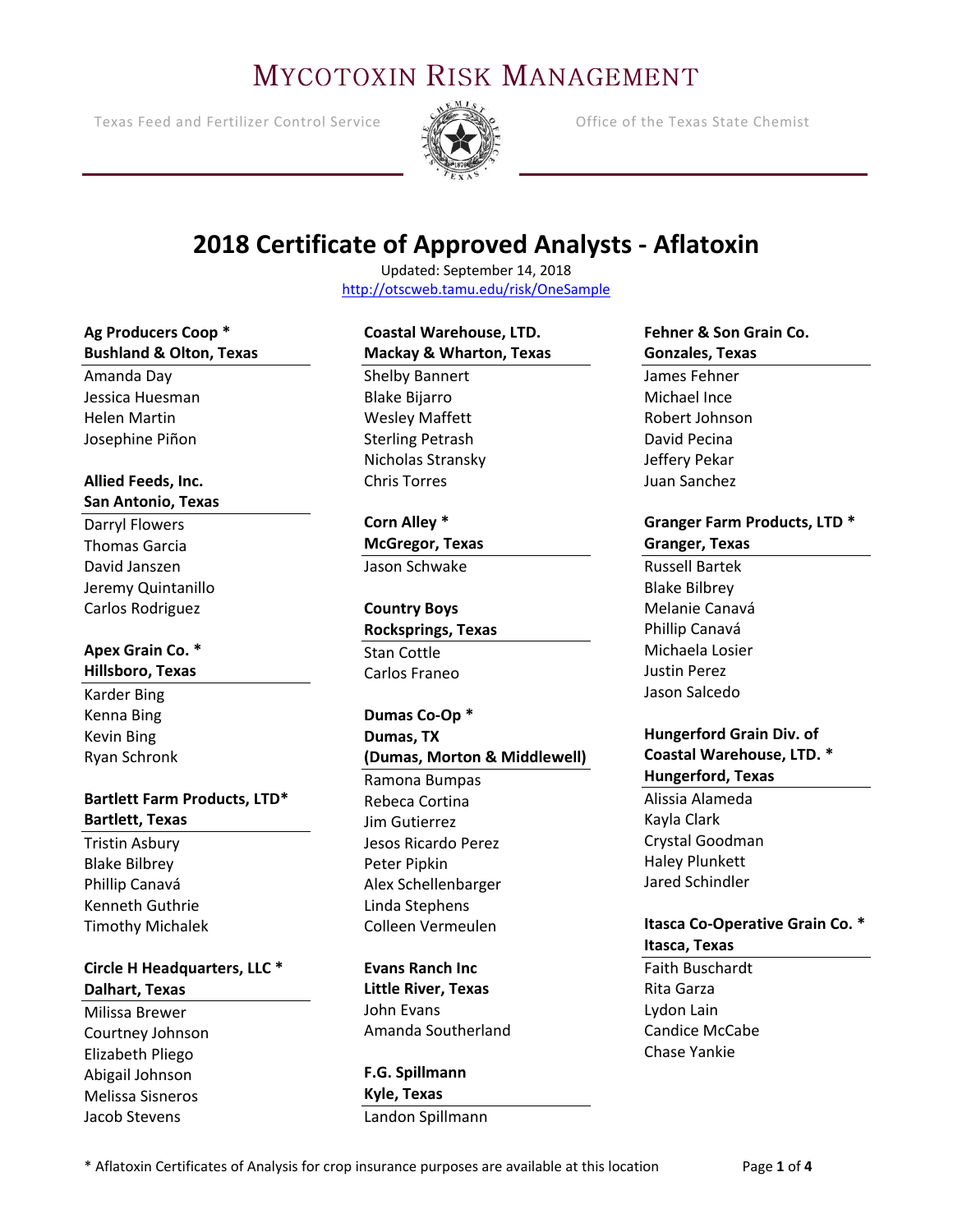#### **Office of the Texas State Chemist 2018 Certificate of Approved Analysts - Aflatoxin**

#### **Joseph Trucking, Inc. Inez, Texas** Lesa Charbula Randy Charbula

### **Junction Warehouse Co. Junction, Texas** Laurrie Allen

Tommy Eckert

#### **Kamey Grain LLC**

**Port Lavaca, Texas** Kevin McKamey Hunter Crober

# **Leopold Grain Co.**

**Nada, Texas** Catherine Leopold Charleen Staff

#### **Lochte Storage & Commission Co.**

**Fredericksburg, Texas** Scott Crenwelge

James Rode

#### **Lubianski Grain Co. St. Hedwig, Texas**

Chelsea Lubianski Craig Lubianski Kevin Lubianski Lauren Lubianski

#### **Mid-Coast Grain Co. \***

**Markham, Texas** Elias Estrada Kenneth Christensen

#### **Muenninnk Grain La Coste, Texas**

Craig Muennink Kyle Muennink Abigail Zinsmeyer **Mumme's Inc. Hondo & Rio Medina, Texas** Brandon Lowe Eric Meyer Russell Meyer Monica Vega

#### **Nine Point Grain Div. of Coastal Warehouse, LTD. El Campo, Texas** Clay Altenhoff

Drake Avendaño Tyler Avendaño Mikaila Kimple Jose Mendoza Reed Nielsen Hector Pedroza Jose Rodriguez

#### **Northeast Texas Farmers Coop Sulphur Springs, Texas**

Lonnie Fox Gary Friddle Irene Hansen Gustavo Marin Shawn Moore

### **Producers Cooperative Association Bryan, Texas**

Carson Anderson Chelsea Bestor Amanda Vincent

# **R. .J. Mangold Grain Co., Inc. La Coste, Texas** Shelby Kirby David Mangold

Jennifer Obaya

#### **Reus Grain, LP**

**Hondo, Texas** Tyler Donecker

#### **Servi-Tech Laboratories \* Amarillo, Texas** Kelly Brauer

Amy Weinheimer Christina Winter

**United Agricultural Cooperative, Inc. \* El Campo, Danevang, Hillje & Victoria, Texas** Elliott Bibb Steven Craig Francisco Escobar-Sanchez Jarrett Ford Jorge Hernandez Jason Hinojosa Omar Lozoya Jesse Mancias Edgar Martinez Omar Mejia Diego Ortiz Jace Pfuhl Paul Rangel Jessica Rodriguez Juana Rodriguez Samuel Sternadel Caleb Venglar

#### **Victoria Calhoun Grain Co. \* Placedo, Texas**

Lindsey Carson Vanessa Perez Monique Roberts Sherri Thompson Melinda Vasquez

#### **Williamson County Grain, Inc. \* Elgin & Taylor, Texas**

Theresa Christensen Abigael Dillon Jordan Jones Brenden Miller Dustin Owen

### **Woodsboro Farmers Coop Woodsboro, Texas**

Duane Henderson Hope Jochetz Larry DeWayne Jochetz Kreece Wiginton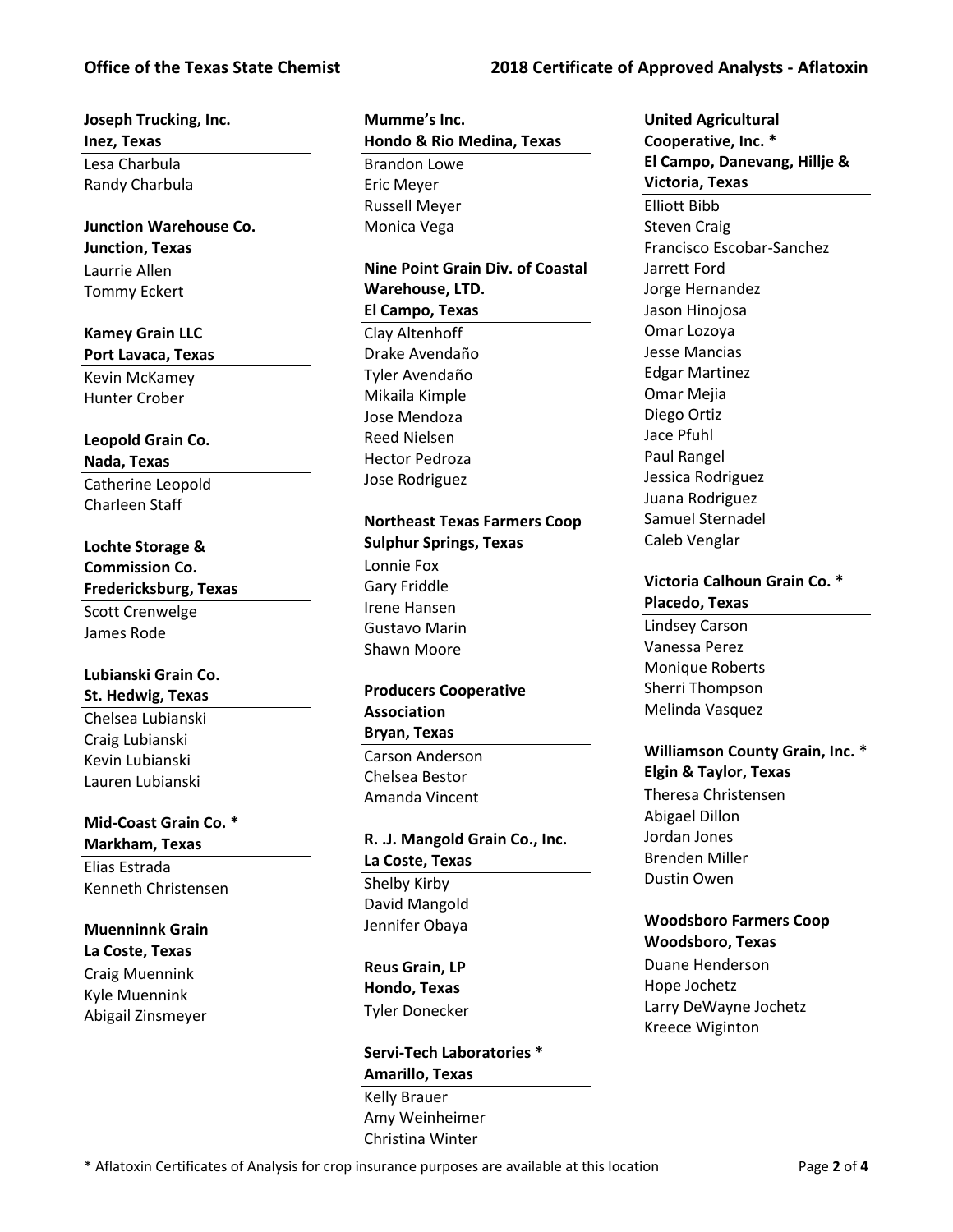# **MYCOTOXIN RISK MANAGEMENT**

Texas Feed and Fertilizer Control Service **Control Control Control Control Control** Chemist



# **2018 Certificate of Approved Analysts - Fumonisin**

Updated: September 14, 2018 <http://otscweb.tamu.edu/risk/OneSample>

#### **Ag Producers Coop \*\* Bushland & Olton, Texas**

# **Servi-Tech Laboratories \*\* Amarillo, Texas**

Amanda Day Jessica Huesman Helen Martin Josephine Piñon

Kelly Brauer Amy Weinheimer

#### **Circle H Headquarters, LLC \*\* Dalhart, Texas**

Elizabeth Pliego Abigail Johnson Melissa Sisneros Jacob Stevens

## **Dumas Co-Op \*\***

#### **Dumas, TX (Dumas, Morton & Middlewell)**

Ramona Bumpas Rebeca Cortina Jim Gutierrez Jesos Ricardo Perez Alex Schellenbarger Linda Stephens Colleen Vermeulen

#### **Northeast Texas Farmers Coop Sulphur Springs, Texas**

Lonnie Fox Gary Friddle Irene Hansen Gustavo Marin Shawn Moore

**Producers Cooperative Association Bryan, Texas** Carson Anderson Chelsea Bestor

Amanda Vincent